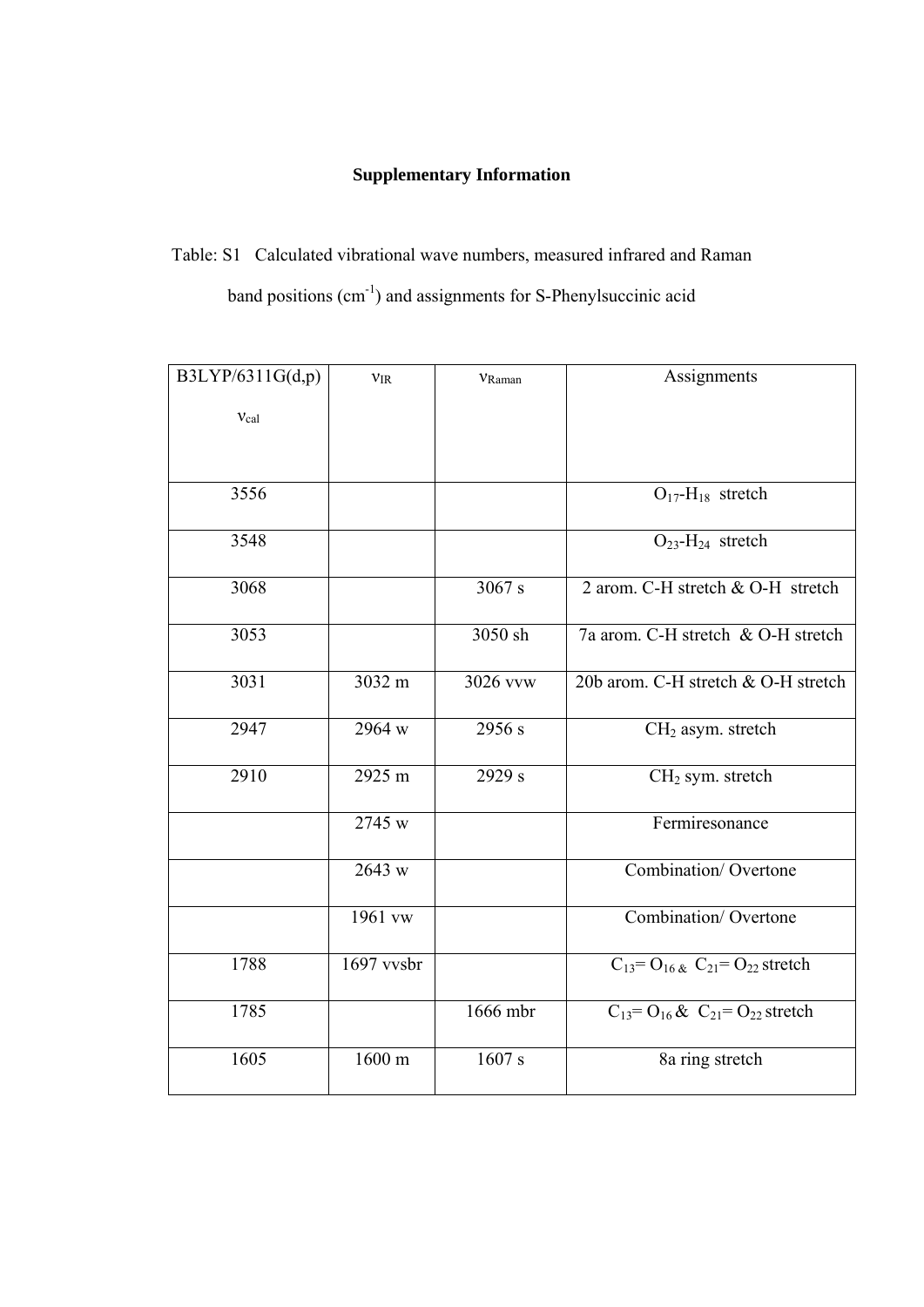| 1584 | 1584 m  | 1590 vvw  | 8b ring stretch                                            |
|------|---------|-----------|------------------------------------------------------------|
| 1492 | 1497 m  |           | 19a ring stretch                                           |
| 1448 | 1456 vw | 1465 w    | 19b ring stretch                                           |
| 1438 |         | 1442 m    | $CH2$ scissoring                                           |
|      | 1420 s  | 1425 w    | C-O-H deformation i.p bend                                 |
|      | 1403 sh | 1410 m    | C-O-H deformation i.p bend                                 |
| 1361 |         | 1370 vvw  | $\overline{14}$ C-H i.p bend                               |
| 1311 | 1307 vs | 1309 w    | C-O stretch                                                |
| 1277 | 1274 m  | 1280 w    | $CH2$ wagging                                              |
| 1264 |         | 1256 w    | 3 C-H i.p bend                                             |
| 1235 | 1245 w  |           | $C_7$ -H <sub>14</sub> i.p bend +CH <sub>2</sub> twisting  |
| 1201 | 1207 s  | 1207 vvw  | $C_7$ -H <sub>14</sub> i.p bend + CH <sub>2</sub> twisting |
| 1180 | 1189 m  | 1184 s    | 9a C-H i.p bend                                            |
| 1176 | 1173 sh | 1165 m    | 15 C-H i.p bend                                            |
| 1078 | 1071 w  | 1078 vw   | 18b C-H i.p bend                                           |
| 1024 | 1029 w  | 1030 m    | $\overline{1}$ ring breath                                 |
| 1008 | 1005 m  | $1012$ vs | 12 ring i.p bend                                           |
| 982  |         | 983 vvw   | 17a C-H o.p bend                                           |
| 959  |         | 957 m     | CH <sub>2</sub> rocking                                    |
| 926  | 916 sh  | 906 w     | C-H o.p bend + O-H $\degree$ O o.p wag                     |